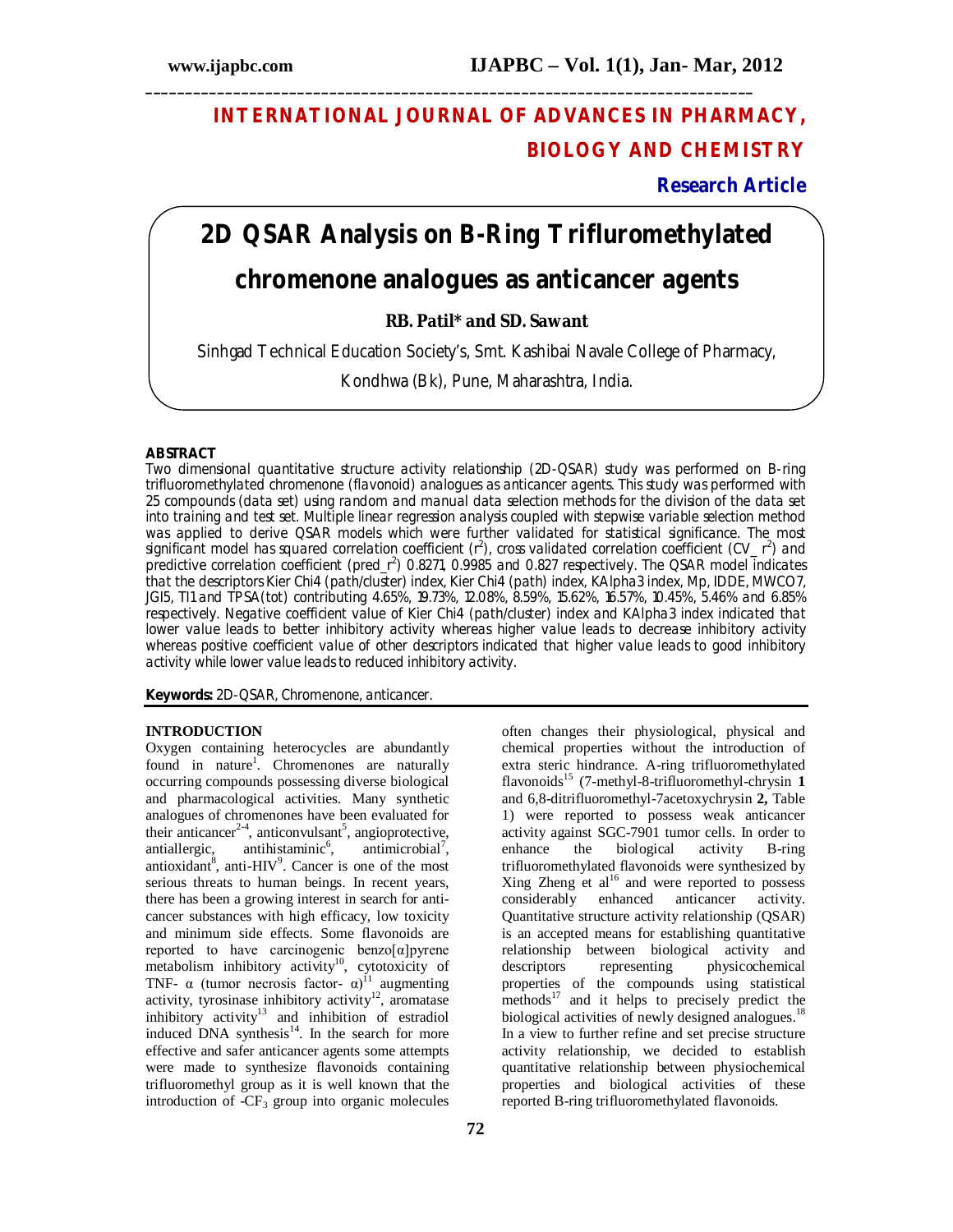#### **MATERIALS AND METHODS**

QSAR analysis and statistical analysis were carried out by using various freeware available online<sup>19 – 22</sup> and some descriptors were computed by using TSAR 3.3 from Oxford Molecular Limited.

#### **Data Set**

In the present study a data set of B-ring trifluoromethylated flavonoid derivatives (25 molecules) has been taken from the literature<sup>16</sup> for QSAR studies. The reported  $IC_{50}$  values ( $\mu$ M) in in-vitro cytotoxicity test against SGC-7901 cell line have been changed to the logarithmic scale [log  $IC_{50}$ , for QSAR study. The structures of these derivatives with their reported  $IC_{50}$  and log  $IC_{50}$ values are given in Table-1. Structures were drawn using the 2D chemdraw ultra 11.0 application and converted to 3D structures. Structures were optimized by energy minimization and geometry optimization was done using Universal Force Field method with 10000 as maximum number of cycles, 0.01 as convergence criteria (root mean square gradient) and 1.0 as constant (medium's dielectric constant which is 1 for in vacuo optimization) in dielectric properties. The default values of 20.0 and 10.0 Kcal/mol were used for electrostatic and steric energy cutoff. The selected dataset were aligned by using most active molecules 5, 8, 12, 14,16 and 21. The aligned molecules are shown in fig.1

#### **Descriptors used in the QSAR analysis**

Numbers of physicochemical, topological, constitutional, alignment and independent descriptors were calculated using www.vcclab.org interface, molinspiration.org interface and TSAR software after optimization or minimization of the energy of the data set molecules. Total 587 descriptors were computed and used in the statistical model development. By using various data reduction methods like Principal Componant Analysis (PCA) the descriptors contributing to the biological activity were only used in the development of statistically significant model. Some of the descriptors used while developing final models are given in table 2.

#### **Data selection**

**\_\_\_\_\_\_\_\_\_\_\_\_\_\_\_\_\_\_\_\_\_\_\_\_\_\_\_\_\_\_\_\_\_\_\_\_\_\_\_\_\_\_\_\_\_\_\_\_\_\_\_\_\_\_\_\_\_\_\_\_\_\_\_\_\_\_\_\_\_\_\_\_\_\_\_\_**

The data generated was standardized by manually selecting data standardization by mean and standard deviation. Stepping was carried out during stepwise multiple regression analysis which include cross validation calculations. Stepping was carried out either by forward stepping method or by backward stepping method. Cross validation calculations were carried out by leave out one row method or leave out group of rows method. Two to ten random trials were carried out to arrive at the best model. The results of the cross validation were used to help detect overfitting and other potential problems with the final regression equation. Principal component analysis was carried out to help detect the descriptors contributing to the biological activity. Non contributing descriptors were eliminated while generating the final model. Thus from the set of initial 587 descriptors only 258 descriptors were chosen while generating final models.

#### **RESULTS AND DISCUSSION**

Selected data set of 25 B-ring trifloromethylated flavonoid derivatives was subjected to stepwise multiple regression analysis method for model building. Data set was manually subjected to cross validation analysis by leave out one row method or leave out group of rows method with different number of random trials. Thus in leave out one row cross validation method each row was automatically selected as test set data and in leave out group of rows alternate numbers of groups are randomly selected as test set data. Result of stepwise multiple regression analysis using random and manual data selection methods and leave out one row and leave out group of rows method with different random trials is shown in Table-3. The statistically significant models obtained are shown in Table-4. Model 1 generated from trial number 17 was found most significant. The contribution of each descriptor in model 1 is shown in Figure-2. Result of the observed and predicted biological activity for the compounds for the Model 1 is shown in Table- 5. The plot of observed vs. predicted activity for model 1 is shown in Figure 3. From the plot it can be seen that model is able to predict the activity quite well (all points are close to regression line).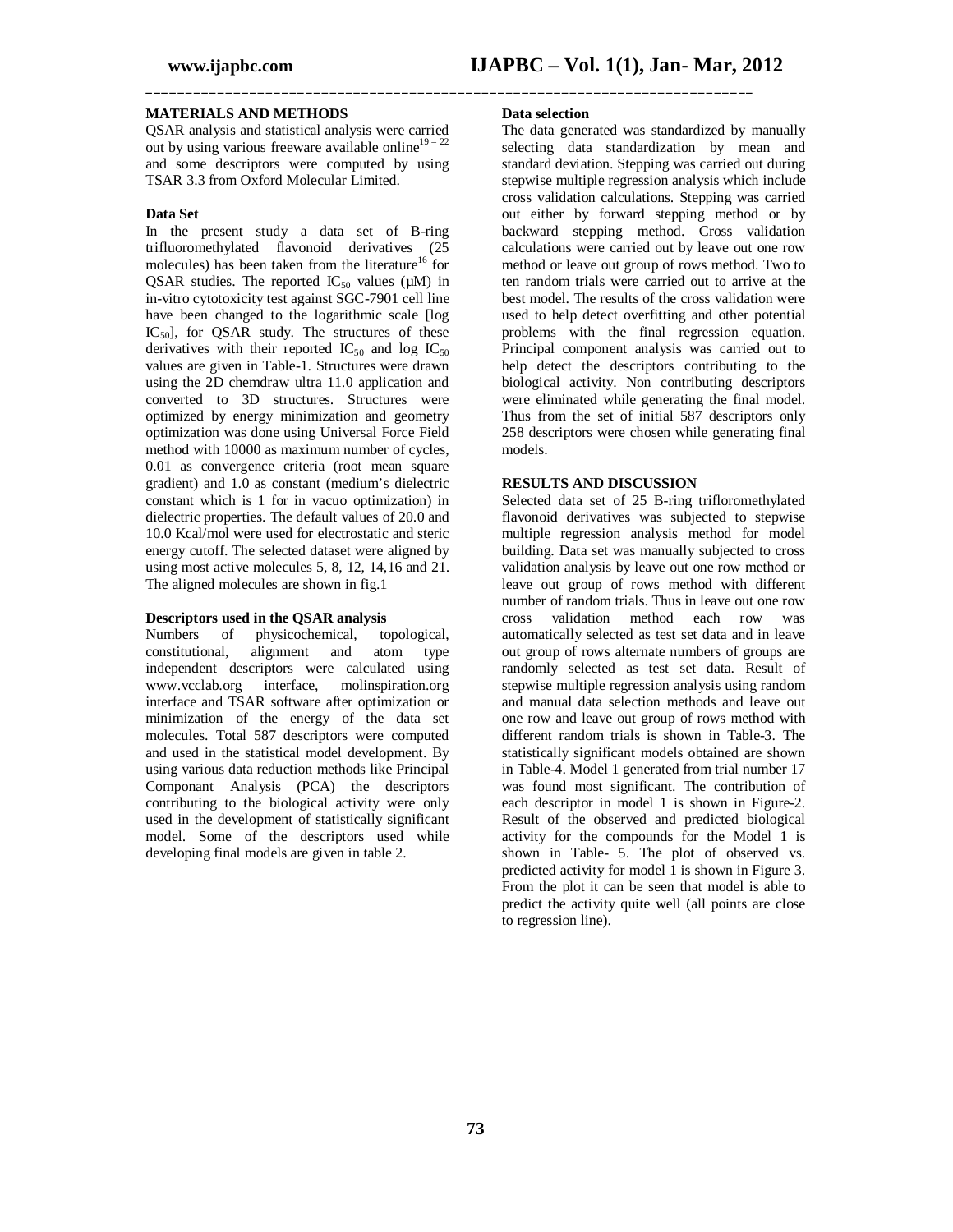

**Table 1: General structures of flavonoid derivatives and their biological activities**

**\_\_\_\_\_\_\_\_\_\_\_\_\_\_\_\_\_\_\_\_\_\_\_\_\_\_\_\_\_\_\_\_\_\_\_\_\_\_\_\_\_\_\_\_\_\_\_\_\_\_\_\_\_\_\_\_\_\_\_\_\_\_\_\_\_\_\_\_\_\_\_\_\_\_\_\_**

| Comp.          | $\mathbf{R}$ -           | $IC_{50}(\mu M)$ | $log IC_{50}$ | Comp. | $\mathbf{R}$ -           | $IC_{50}(\mu M)$ | $log IC_{50}$ |
|----------------|--------------------------|------------------|---------------|-------|--------------------------|------------------|---------------|
| $\mathbf{1}$   | $\overline{\phantom{a}}$ | 5.90             | 0.7708        | 14    | $\overline{\phantom{a}}$ | 17.75            | 1.2492        |
| $\overline{c}$ | $\overline{\phantom{a}}$ | 8.60             | 0.9345        | 15    | $-CH3$                   | 8.28             | 0.9180        |
| 3              | $\overline{\phantom{a}}$ | 6.62             | 0.8208        | 16    | $-CH_2-CH_3$             | 28.52            | 1.4551        |
| $\overline{4}$ | $-CH3$                   | 4.37             | 0.6405        | 17    | $-n-C_3H_7$              | 5.61             | 0.7490        |
| 5              | $-CH2-CH3$               | 44.02            | 1.6436        | 18    | -allyl                   | 5.26             | 0.7210        |
| 6              | $-n-C_3H_7$              | 2.70             | 0.4314        | 19    | $-n-C_8H_{17}$           | 4.16             | 0.6191        |
| $\overline{7}$ | $-CH_2C_6H_5$            | 5.00             | 0.6990        | 20    | $\blacksquare$           | 4.31             | 0.6345        |
| 8              | $-n-C_7H_{15}$           | 30.83            | 1.4890        | 21    | $-CH3$                   | 21.19            | 1.3261        |
| 9              | $-n-C_8H_{17}$           | 18.06            | 1.2567        | 22    | $-CH_2-CH_3$             | 15.60            | 1.1931        |
| 10             | $-n-C_{10}H_{21}$        | 9.02             | 0.9552        | 23    | -allyl                   | 3.05             | 0.4843        |
| 11             | $-CH3$                   | 10.08            | 1.0035        | 24    | $-CH2C6H5$               | 14.72            | 1.1679        |
| 12             | $-CH2-CH3$               | 72.46            | 1.8601        | 25    | $-n-C_7H_{15}$           | 5.35             | 0.7283        |
| 13             | $-n-C_3H_7$              | 8.64             | 0.9365        |       |                          |                  |               |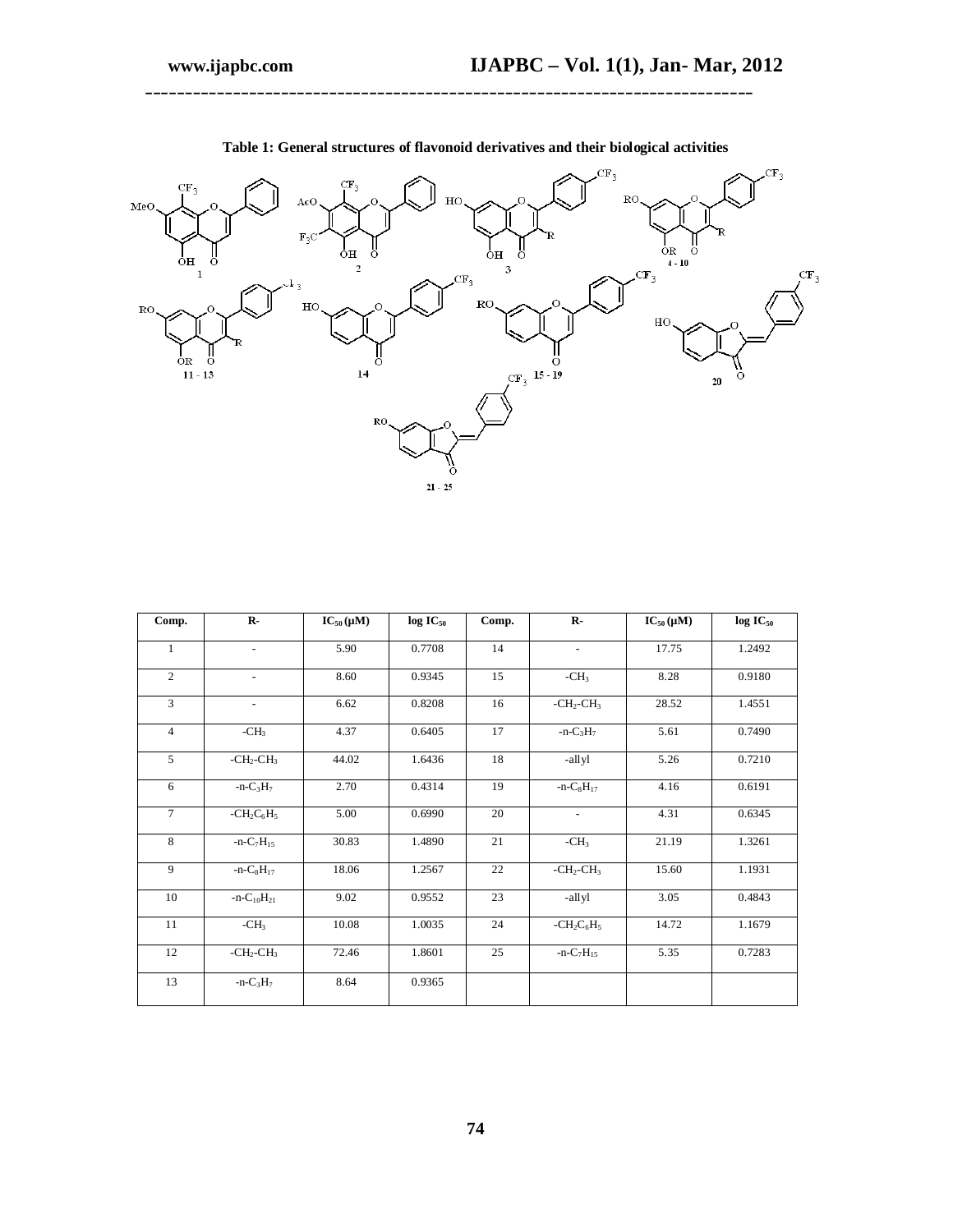| Physicochemical                |                                     |                                 | Other categories of     |  |
|--------------------------------|-------------------------------------|---------------------------------|-------------------------|--|
| <b>Descriptors</b>             | <b>Constitutional Descriptors</b>   | <b>Topological descriptors</b>  | <b>Descriptors</b>      |  |
| Molecular Mass                 | Sv: sum of atomic van der Waals     |                                 | Walk and path counts    |  |
| Molecular Surface area         | volumes (scaled on Carbon atom)     |                                 | Connectivity indices    |  |
| Molecular Volume               | Se: sum of atomic Sanderson         | ZM: Zagreb index                | Information indices     |  |
| Log P                          | electronegativities (scaled on      | Qindex: Quadratic index         | 2D autocorrelations     |  |
| Molecular Refractivity         | Carbon atom)                        | VDA: average vertex distance    | Edge adjacency indices  |  |
| Kier Chi (atom/                | Sp: sum of atomic polarizabilities  | degree                          | <b>BCUT</b> descriptors |  |
| bond/path/path-                | (scaled on Carbon atom)             | MSD: mean square distance       | Topological charge      |  |
| cluster/cluster) index of      | Ss: sum of Kier-Hall                | index (Balaban)                 | indices                 |  |
| order 0-6                      | electrotopological states           | SMTI: Schultz Molecular         | Eigenvalue-based        |  |
| Kier Chi V (atom/              | My: mean atomic van der Waals       | Topological Index (MTI)         | indices                 |  |
| bond/path/path-                | volume (scaled on Carbon atom)      | RHyDp                           | Randic molecular        |  |
| cluster/cluster) index of      | Me:mean atomic Sanderson            | reciprocal hyper-distance-path  | profiles                |  |
| $order 0-6$                    | electronegativity (scaled on Carbon | index                           | Geometrical descriptors |  |
| Kappa 1-3 index                | atom)                               | Wap: all-path Wiener index      | Radial Distribution     |  |
| KAlpha 1-3 index               | ARR: aromatic ratio                 | ICR: radial centric information | Function descriptors    |  |
| Shape flexibility index        | nCIC: number of rings               | index                           | 3D-MoRSE descriptors    |  |
| Rotatable bonds                | nDB: number of double bonds         | ZM: Zagreb index                | WHIM descriptors        |  |
| Randic Topologic index         | nH: number of Hydrogen atoms        | Qindex: Quadratic index         | GETAWAY descriptors     |  |
| Wiener Topologic index         | nC: number of Carbon atoms          | SNar: Narumi simple             | Functional group counts |  |
| Sum of E-state indices         | nR06: number of 6-membered          | topological index (log)         | Atom-centred fragments  |  |
| VAMP (total enery,             | rings                               | HNar: Narumi harmonic           | Charge descriptors      |  |
| electronic enery, Nuclear      | ATS: Broto-Moreau                   | topological index               |                         |  |
| energy, surface area, mean     | autocorrelation of a topological    | GNar: Narumi geometric          |                         |  |
| polarizability)                | structure weighted by atomic        | topological index               |                         |  |
| Ui: Unsaturation index         | masses                              | Xt: Total structure             |                         |  |
| Hy: hydrophilic factor         | MATS: Moran autocorrelation         | connectivity index              |                         |  |
| MLOGP: Moriguchi               | weighted by atomic masses           | Dz: Pogliani index              |                         |  |
| octanol-water partition coeff. |                                     | Ram: ramification index         |                         |  |
| (logP)                         |                                     | Pol: polarity number            |                         |  |
| ALOGP: Ghose-Crippen           |                                     |                                 |                         |  |
| octanol-water partition coeff. |                                     |                                 |                         |  |

### **Table 2: Descriptors calculated for QSAR studies**

**\_\_\_\_\_\_\_\_\_\_\_\_\_\_\_\_\_\_\_\_\_\_\_\_\_\_\_\_\_\_\_\_\_\_\_\_\_\_\_\_\_\_\_\_\_\_\_\_\_\_\_\_\_\_\_\_\_\_\_\_\_\_\_\_\_\_\_\_\_\_\_\_\_\_\_\_**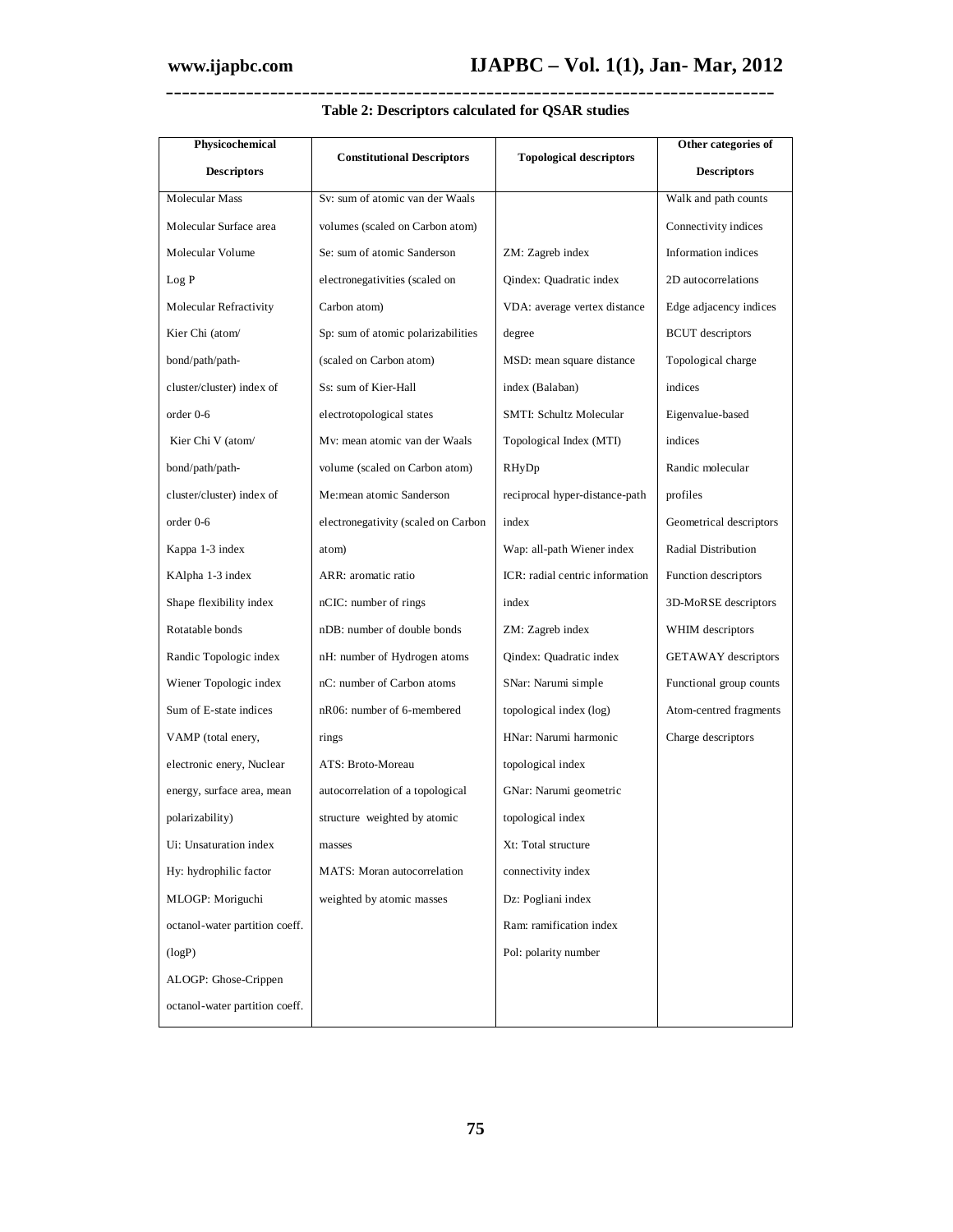|                | <b>Stepwise Multiple linear regression</b> |                         |          |         |          |          |            |            |              |
|----------------|--------------------------------------------|-------------------------|----------|---------|----------|----------|------------|------------|--------------|
| Trial          | <b>Cross validation</b><br>method          | Total sum of<br>squares | s        | F       | r        | $r^2$    | $CV_r^2$   | <b>RSS</b> | <b>PRESS</b> |
| $\overline{1}$ | LO each of 3 groups                        | 2.3599                  | 0.1877   | 17.311  | 0.8808   | 0.7758   | 0.1364     | 0.5288     | 2.03791      |
| 2              | LO each of 3 groups                        | 2.9732                  | 0.2002   | 6.0137  | 0.9006   | 0.8111   | $-14.799$  | 0.5614     | 46.975       |
| 3              | LO each of 3 groups                        | 3.8447                  | 0.13860  | 18.612  | 0.9643   | 0.9300   | $-2.6445$  | 0.26896    | 14.0125      |
| $\overline{4}$ | LO each of 3<br>groups, 2 random<br>trials | 3.8447                  | 0.1386   | 18.6126 | 0.9643   | 0.9300   | $-9.3658$  | 0.2689     | 39.854       |
| $\overline{5}$ | LO each of 3 groups                        | 3.8447                  | 0.138606 | 18.6126 | 0.964388 | 0.930044 | $-2.64458$ | 0.268963   | 14.0125      |
| 6              | LO each of 3<br>groups, 3 random<br>trials | 3.8447                  | 0.138606 | 18.6126 | 0.964388 | 0.930044 | $-5.58402$ | 0.268963   | 25.3139      |
| $\tau$         | LO each of 3 groups                        | 2.9732                  | 0.102443 | 22.6092 | 0.978593 | 0.957644 | $-5.99514$ | 0.125935   | 20.7982      |
| 8              | LO each of 3<br>groups, 2 random<br>trials | 2.9732                  | 0.102443 | 22.6092 | 0.978593 | 0.978593 | $-13.5558$ | 0.125935   | 0.125935     |
| $\overline{9}$ | LO each of 4 groups                        | 2.9732                  | 0.102443 | 22.6092 | 0.978593 | 0.957644 | $-1.11797$ | 0.125935   | 6.29724      |
| 10             | LO each of 3 groups                        | 2.9732                  | 0.22595  | 3.85314 | 0.891037 | 0.793948 | $-76.0913$ | 0.612642   | 229.211      |
| 11             | LOO, 2 random<br>trials                    | 2.9732                  | 0.102443 | 22.6092 | 0.978593 | 0.957644 | $-20.102$  | 0.125935   | 62.7412      |
| 12             | LOO                                        | 2.9732                  | 0.102443 | 22.6092 | 0.978593 | 0.957644 | $-4.69974$ | 0.125935   | 16.9467      |
| 13             | LOO                                        | 2.9732                  | 0.280014 | 7.96006 | 0.647945 | 0.419833 | 0.134313   | 1.72497    | 2.57389      |
| 14             | LOO, 10 random<br>trials                   | 2.9732                  | 0.185101 | 7.97541 | 0.909476 | 0.827147 | 0.888275   | 0.513934   | 0.332185     |
| 15             | LOO, 10 random<br>trials                   | 2.9731                  | 0.252849 | 4.75067 | 0.782903 | 0.612937 | 0.625491   | 1.15079    | 1.11346      |
| 16             | LOO                                        | 2.9732                  | 0.169451 | 9.83859 | 0.924737 | 0.855139 | 0.299492   | 0.430707   | 2.08278      |
| 17             | LOO, 2 random<br>trials                    | 2.9732                  | 0.185101 | 7.97541 | 0.909476 | 0.827147 | 0.998521   | 0.513934   | 0.00439735   |

|  |  |  | Table 3: Result of stepwise multiple linear regression analysis |  |
|--|--|--|-----------------------------------------------------------------|--|
|  |  |  |                                                                 |  |
|  |  |  |                                                                 |  |

S: standard error; F: a value derived from sum of squares and degrees of freedom; r: correlation coefficient;  $r^2$ : squared correlation coefficient,  $CV<sub>-</sub>r<sup>2</sup>$ : cross validated correlation coefficient; RSS: Residual sum of squares; PRESS: Predictive sum of squares; LOO: Leaving out one row; LO: leaving out

| таяк -н элапянсану ядинганы шойск дейстанса |              |                                                                                                                                                                                                                                                                                                                                                                             |  |  |
|---------------------------------------------|--------------|-----------------------------------------------------------------------------------------------------------------------------------------------------------------------------------------------------------------------------------------------------------------------------------------------------------------------------------------------------------------------------|--|--|
| Model                                       | Trial<br>No. | <b>Equation</b>                                                                                                                                                                                                                                                                                                                                                             |  |  |
| 1                                           | 17           | Log IC <sub>50</sub> = -0.13659 (KCV4PCI) + 0.5800 (KC4PI) - 0.3548 (Ka3I) + 0.2523 (Mp) +<br>0.4588 (IDDE) - 0.4870 (MWCO7) + 0.3070 (JGI5) + 0.1603 (TI1) + 0.20115773<br>$(TPSA (tot)) + 0.9459$<br>Cross validated leaving out one row randomly over 2 random trials; Correlation limit<br>of 0.8 applied; 9 steps to generate final model                              |  |  |
| $\overline{2}$                              | 16           | Log IC <sub>50</sub> = -0.2283 (KCV4PCI) + 0.6053 (KC4PI) - 0.4384 (Kappa3 I) + 0.6016 (avg.<br>molecular weight) + $0.3811$ (IDDE) - $0.07215$ (PW3) - $0.6284$ (MWCO7) + $0.3451$<br>$(ATS7m) + 0.04055 (TPSA(tot)) + 0.9459$<br>Cross validated leaving out one row randomly over 2 random trials; Correlation limit<br>of 0.9 applied; 9 steps to generate; final model |  |  |
| 3                                           | 15           | Log IC <sub>50</sub> = 0.9472 (Xu index) - 2.3787 (X4v) + 0.84356 (X5v) + 1.5253725(SOK) +<br>$0.3601(BEHm8) + 1.4709 (VEv2) + 0.945912$<br>Cross validated leaving out one row randomly over 10 random trials; Correlation limit<br>of 1 applied; 6 steps to generate final model                                                                                          |  |  |
| $\overline{4}$                              | 14           | $Y = -0.1366$ (KC4PCI) + 0.58003 (KC4PI) - 0.3548 (K $\alpha$ 3I) + 0.2523 (Mp) + 0.4588<br>(IDDE) - 0.4870 (MWCO7) + 0.3070 (JGI5) + 0.1603 (TI1) + 0.2011 (TPSA (tot)) +<br>0.945916<br>Cross validated leaving out one row randomly over 10 random trials; Correlation limit                                                                                             |  |  |

| Table 4: Statistically significant models generated |  |  |
|-----------------------------------------------------|--|--|
|-----------------------------------------------------|--|--|

Letter and the state of the same of the same of the separate final model<br>KCV4: Kier ChiV4 (path/cluster) index; KC4PI: Kier Chi4 (path) index; Ka31: KAlpha3 index; Mp: mean atomic polarizability (scaled on Carbon atom);<br>ID structure - lag 7 / weighted by atomic masses; X4v: valence connectivity index chi-4; X5v: valence connectivity index chi-5; SOK: Kier symmetry index; BEHm8: highest eigenvalue n. 8 of Burden matrix / weighted by atomic masses; VEv2: average eigenvector coefficient sum from van der Waals weighted distance matrix

#### **Interpretation of the Model 1 (most significant)**

Among the four significant models generated (Table-4), model 1 is the most significant one as it is having the highest cross validated correlation coefficient value  $(CV_r^2 : 0.9985)$ . The regression model (Model 1) has standard error (s: 0.1851)

which explains predictive ability with standard error of 0.1851 units. The squared correlation coefficient  $(r^2: 0.8271)$  is in close agreement with cross validated correlation coefficient which explains the better the predictive power. The residual sum of squares (RSS: 0.5139) is the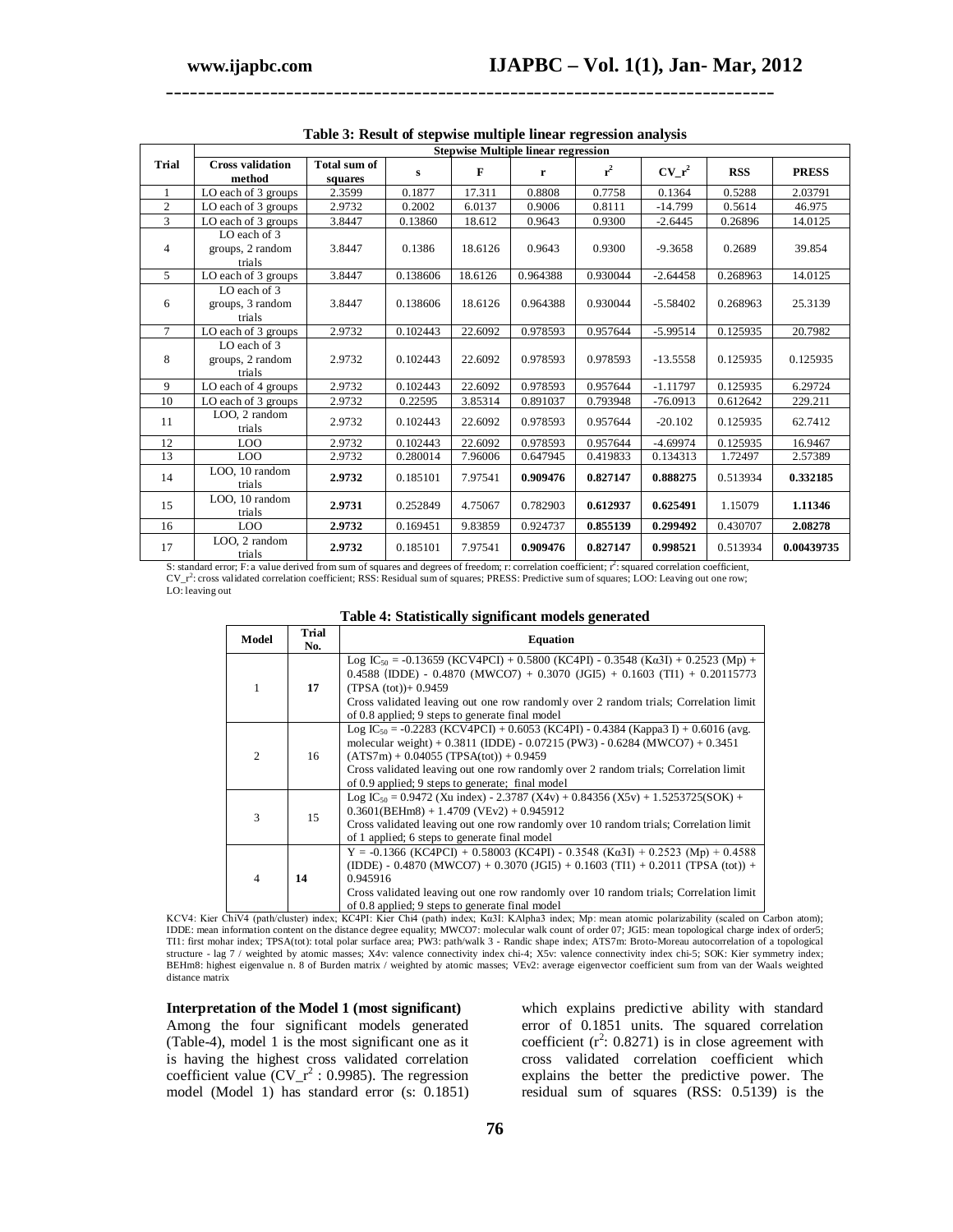variance in the residuals which is not accounted in the regression method. The predictive sum of square values (PRESS: 0.004397) for the Model 1 are much smaller than other models and also it is much smaller than total sum of square value (2.9732) which explains Model 1 generated is reasonable. The predictive squared coefficient  $(pred_r^2)$  for the model is 0.827 which explains true predictive ability of model. Various descriptors contributing in Model 1 are Kier Chi4 (path/cluster) index [This is the molecular connectivity index developed by Hall and Kier that reflect the atom identities, bonding environments and number of bonding hydrogen and of order 4 and of path/cluster type], Kier Chi4 (path) index [molecular connectivity index of order 4 and of path type], KAlpha3 index [This is molecule shape index based on the assumption that the shape of a molecule is a function of the number of atoms and their bonding relationship and KAlpha3 index signifies contribution of each atom to the overall shape of a molecule based on a comparison with a Carbon  $sp^3$  atom], Mp [This is a constitutional descriptor which signifies mean atomic polarizability (scaled on Carbon atom)], IDDE [It is one of the information indices and signifies mean information content on the distance degree equality], MWCO7[This is molecular walk and path count and signifies molecular walk count of order 07], JGI5[This is topological charge index and signifies mean topological charge index of order 5], TI1[This is a topological descriptor and signifies first Mohar index] and TPSA(Tot)[This is a measure of total polar surface area] and these descriptors contribute 4.65%, 19.73%, 12.08%, 8.59%, 15.62%, 16.57%, 10.45%, 5.46% and 6.85% respectively. In the QSAR model 1, the negative coefficient value of Kier Chi4 (path/cluster) index [This is the molecular connectivity index developed by Hall and Kier that reflect the atom identities, bonding environments and number of bonding hydrogen and of order 4 and of path/cluster type] on the biological activity indicated that lower value leads to better inhibitory activity whereas higher value leads to decreased activity. Positive coefficient value of Kier Chi4 (path) index [molecular connectivity index of order 4 and of path type] on the biological activity indicated that higher values leads to good activity while lower value leads to reduced activity. Negative coefficient value of KAlpha3 index [This is molecule shape index based on the assumption that the shape of a molecule is a function of the number of atoms and their bonding relationship and KAlpha3 index signifies contribution of each atom to the overall shape of a molecule based on a comparison with a Carbon  $sp^3$  atom] and MWCO7[This is molecular walk and path count

and signifies molecular walk count of order 07] show inverse relation to biological activity where as positive coefficient value of other descriptors viz. Mp [This is a constitutional descriptor which signifies mean atomic polarizability (scaled on Carbon atom)], IDDE [It is one of the information indices and signifies mean information content on the distance degree equality], , JGI5[This is topological charge index and signifies mean topological charge index of order 5], TI1[This is a topological descriptor and signifies first Mohar index] and TPSA(Tot)[This is a measure of total polar surface area] show direct relationship with biological activity. Thus molecular connectivity, molecule shape as a function of the number of atoms, distance parameter, molecular walk and path count and mean topological charge parameter are decisive in conferring anticancer activity to the compounds.

| Compound                | <b>Observed activity</b> | <b>Predicted activity</b> |
|-------------------------|--------------------------|---------------------------|
| 1                       | 0.7708                   | 0.90647                   |
| $\overline{2}$          | 0.6345                   | 0.62908                   |
| $\overline{\mathbf{3}}$ | 1.3261                   | 1.3801                    |
| $\overline{4}$          | 1.1931                   | 1.0654                    |
| 5                       | 0.4843                   | 0.338                     |
| 6                       | 1.1679                   | 0.88895                   |
| $\overline{7}$          | 0.7284                   | 0.5853                    |
| 8                       | 0.9345                   | 0.92375                   |
| 9                       | 0.8209                   | 0.77168                   |
| 10                      | 0.6405                   | 0.83205                   |
| 11                      | 0.6042                   | 0.63329                   |
| 12                      | 0.4314                   | 0.47789                   |
| 13                      | 0.699                    | 0.81986                   |
| 14                      | 1.489                    | 1.5002                    |
| 15                      | 1.2567                   | 1.3507                    |
| 16                      | 0.9552                   | 0.92402                   |
| 17                      | 1.0035                   | 1.1879                    |
| 18                      | 1.86                     | 1.6648                    |
| 19                      | 0.9365                   | 0.75327                   |
| 20                      | 1.2492                   | 1.1623                    |
| 21                      | 0.918                    | 1.0184                    |
| 22                      | 1.4551                   | 1.2199                    |
| 23                      | 0.749                    | 1.037                     |
| 24                      | 0.721                    | 0.84512                   |
| 25                      | 0.6191                   | 0.73246                   |

| Table 5: Observed and predicted activity for |         |  |  |
|----------------------------------------------|---------|--|--|
|                                              | Model 1 |  |  |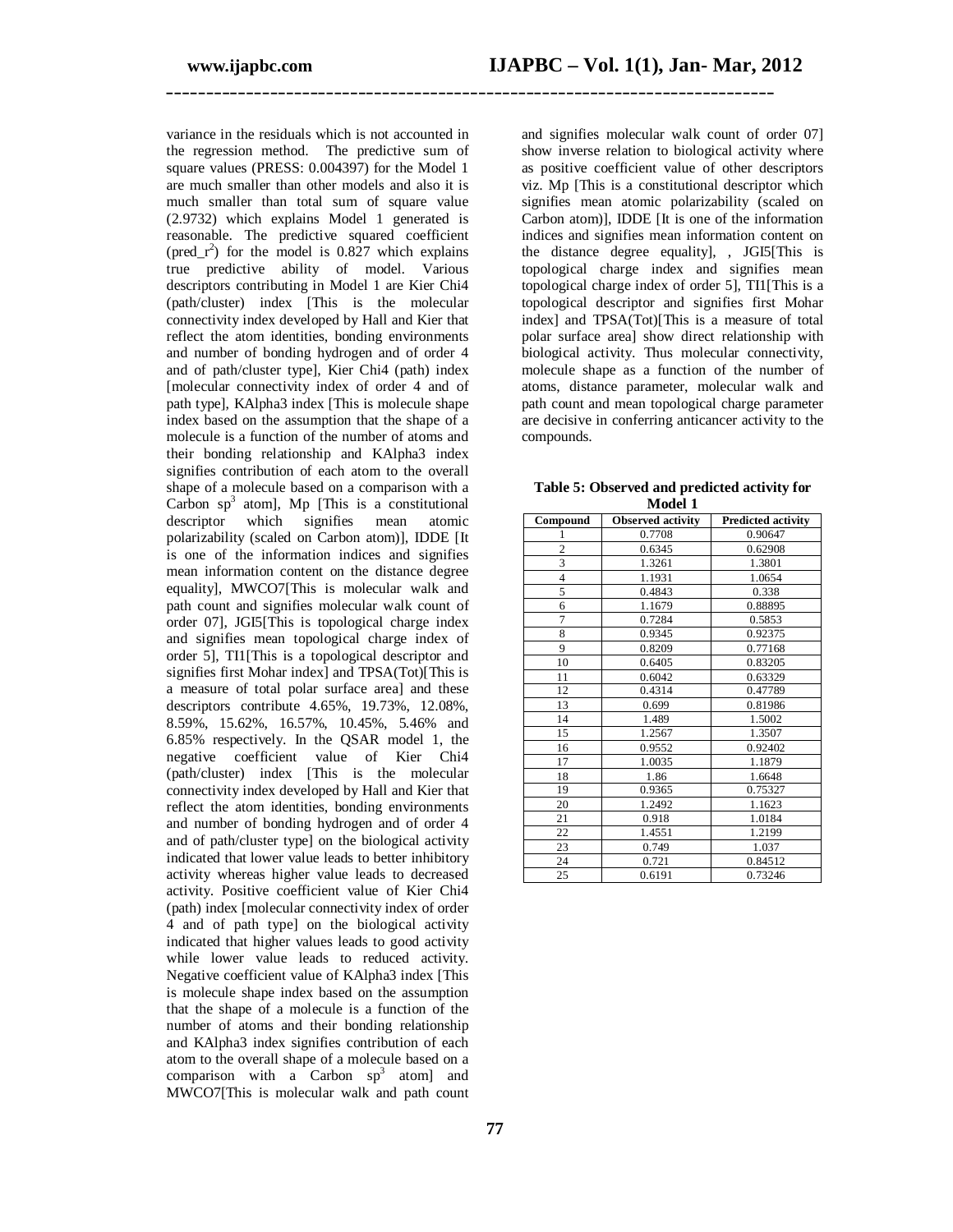



**Fig. 1: Aligned molecules a) ball and stick model b) Space fill model**



**Fig. 2: Contribution chart for model 1 showing contribution of different descriptors** 1 : Kier Chi4 (path/cluster) index 2: Kier Chi4 (path) index 3: KAlpha3 index 4: Mp 5: IDDE 6: MWCO7 7: JGI5 8: TI1 9: TPSA  $9: TPSA(Tot)$ (Contributions shown are in %)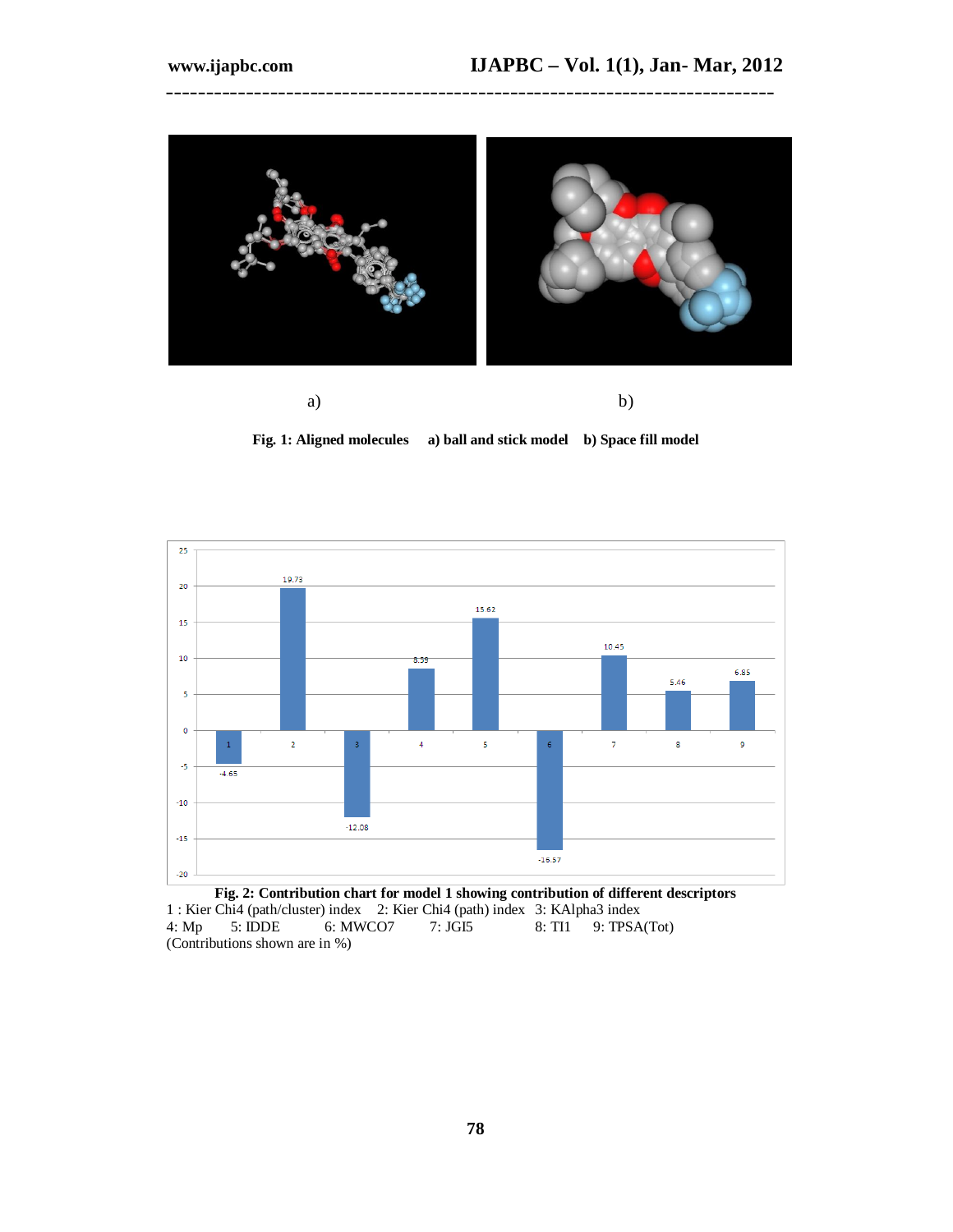

**Fig. 3: Graph between actual and predicted biological activity for Model 1**

#### **CONCLUSION**

Two dimensional quantitative structure activity relationship (2D-QSAR) study by means of stepwise multiple linear regression method was performed on a series of B-ring trifluoromethylated flavonoids derivatives as anticancer agents. Statistically significant QSAR models were generated. Among them most significant model (Model 1) has squared correlation coefficient  $(r^2)$ , cross validated correlation coefficient  $(CV_r^2)$  and predictive squared correlation coefficient ( $pred_r^2$ ) are 0.8271, 0.9985 and 0.827 respectively. The QSAR model indicates that the descriptors Kier Chi4 (path/cluster)index, Kier Chi4 (path)index, KAlpha3 index, Mp, IDDE, MWCO7, JGI5, TI1 and TPSA(tot) contributing to anticancer activity. The negative coefficient value of Kier Chi4 (path/cluster)index, KAlpha3 index and MWCO7 on the biological activity indicated that lower value leads to better anticancer activity whereas higher value leads to decrease activity. Positive coefficient value of Kier Chi4 (path) index, Mp, IDDE, JGI5, TI1 and TPSA(tot) indicates that higher value leads to better anticancer activity whereas lower value leads to decrease activity.

#### **ACKNOWLEDGEMENT**

Authors express their gratitude to Prof. M. N. Navale, Founder President, Sinhgad Technical Education Society, Pune for providing the necessary facilities during the course of this research work.

#### **REFERENCES**

- 1. Maegawa H, Obata T and Shibata T. A new antidiabetic agent (JTT-501) rapidly stimulates glucose disposal rates by enhancing insulin signal transduction in skeletal muscle. Diabetologia. 1999;42(2):151-159.
- 2. Garg HG and Singh PP. New compounds:<br>Potential antidiabetics IV: 1-(2.4antidiabetics IV:  $1-(2,4$ dinitrophenyl)-3,5-diphenyl-4 arylazopyrazoles and 1-carbamoyl-3,5 diphenyl-4-arylazopyrazoles. J Pharm Sci. 1970;59(6):876–877.
- 3. Lee HW, Kim BY and Ahn JB. Molcular design, synthesis, and hypoglycemic and hypolipidemic activities of novel pyrimidine derivatives having thiazolidinedione. Eur J Med Chem. 2005;40(9):862-874.
- 4. Sofia RD, Diamantis W and Ludwig BJ. Comparative anti-inflammatory, analgesic, and antipyretic activities of 7-chloro-3,3adihydro-2-methyl-2H,9H-isoxazolo-(3,2 b) $(1,3)$ -benzoxazin-9-one and 5-